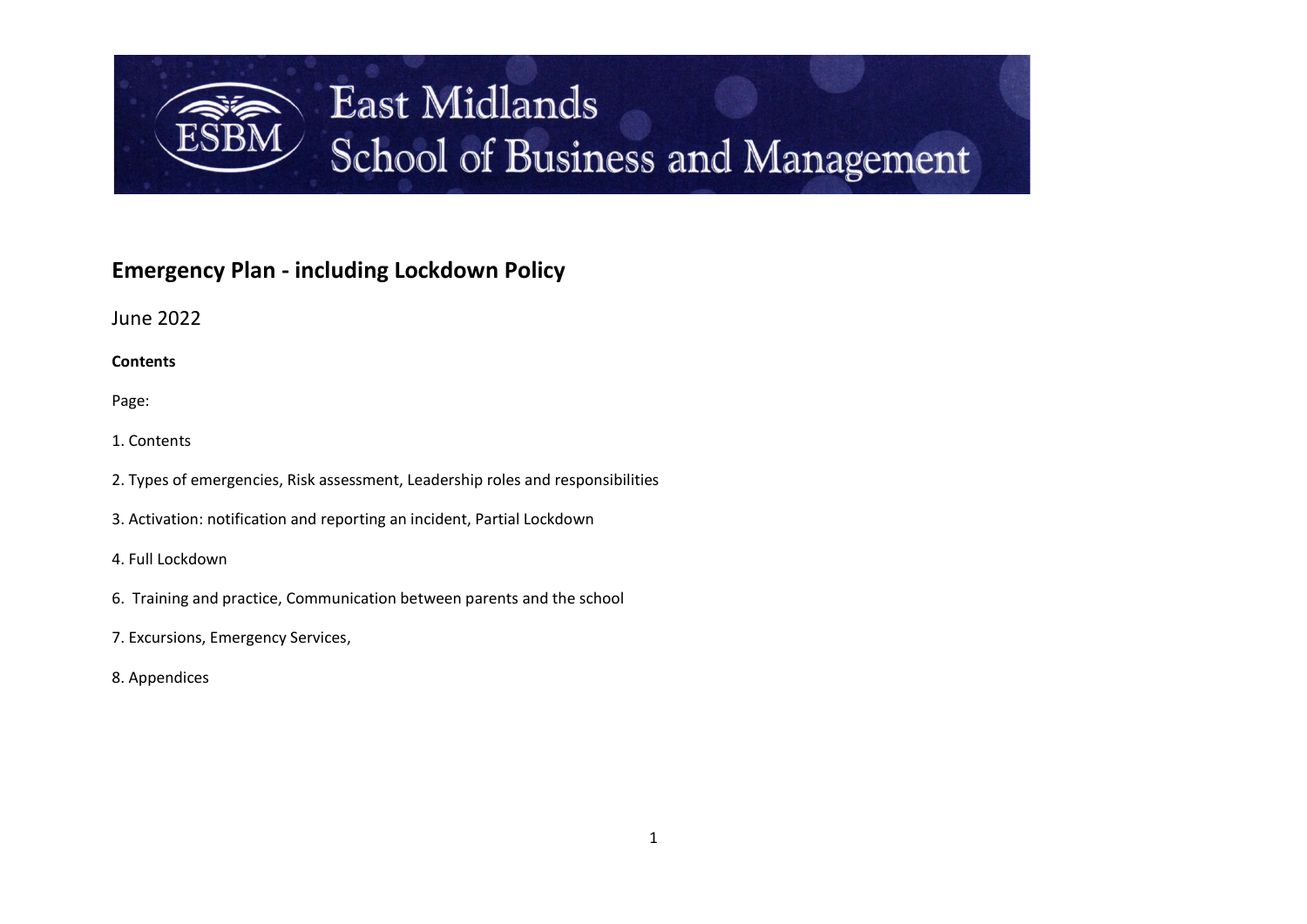

ESBM understands the need for robust and tested school lockdown procedures. Lockdown procedures are be seen as a sensible and proportionate response to any external or internal incident which has the potential to pose a threat to the safety of staff and students in the school. Procedures aim to minimise disruption to the learning environment whilst ensuring the safety of all students and staff.

### **Types of emergencies**

Lockdown procedures may be activated in response to any number of situations but some of the more typical might be:

- A reported incident/civil disturbance in the local community with the potential to pose a risk to students and staff
- An intruder on the school site with the potential to pose a risk to students and staff
- A warning being received regarding a risk locally of air pollution (smoke plume, gas cloud etc)
- A major fire in the vicinity of the school
- The close proximity of a dangerous dog roaming loose Lockdown Arrangements

#### **Risk assessments**

It is vital to consider in advance potential threats and dangers. In doing this SEMT will use **Appendix F** to conduct a risk assessment of school premises and excursion organisers will use **Appendix E** when planning any excursion. A reference to Emergency Planning will be made in the Premises Risk Assessment.

#### **Leadership: roles and responsibilities**

**SEMT (School Emergency Management Team) – The Principal is nominated as lockdown manager (MD, Administrator or DoS in his/her absence)** to initiate, manage and conclude the lockdown. MD is Fire Warden and First Aider. Communication will be via word-of-mouth/whatsapp/email. They will also communicate with emergency services. Decision to communicate with media will be taken by SEMT as necessary. SEMT will be responsible for sharing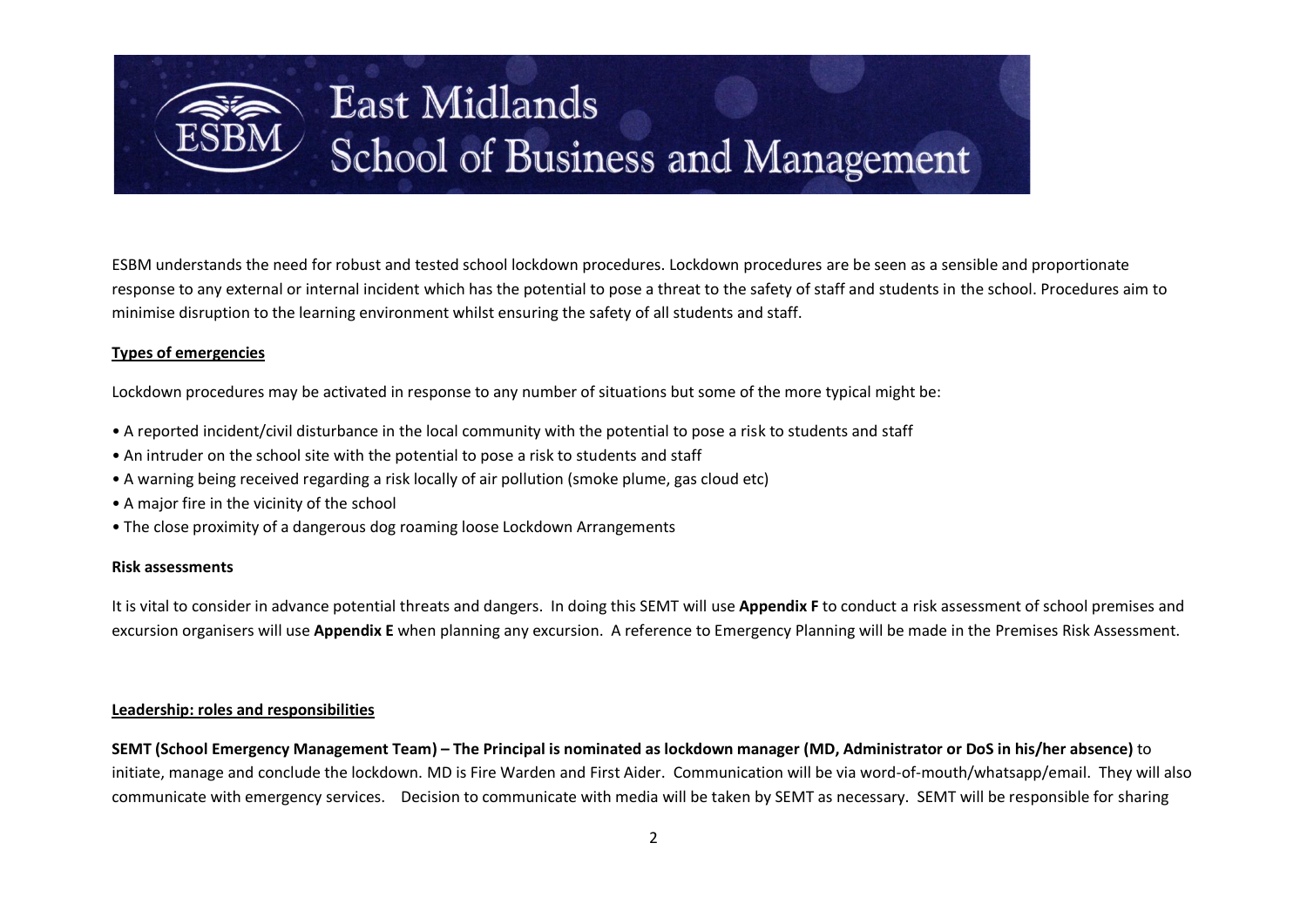

the Plan with all parties and for relevant training and practice (at least x1 annually). **Staff** are to be alerted to the activation of the plan by a recognised signal – Word-of-mouth/whatsapp/email.

### **Activation: notification and reporting an incident**

**Staff** are to be alerted to the activation of the plan by a recognised signal – Word-of-mouth/whatsapp/email.

### **There are two types of lockdown;** partial and full

#### 1. **Partial Lockdown**

Whoever receives the alert should ask for, and record, as much information as possible using **Appendix B Initial incident record template**. Then immediately inform SEMT.

Each member of staff involved in dealing with the emergency should log decisions made and reasoning behind them where applicable, telephone calls made and received and tasks carried out using **Appendix C Incident record template for ongoing recording of events**. As notes may later be used as evidence, log keepers need to write them up within 24 hours of the incident.

If the issue relates to bomb threat, then staff must follow protocol and complete records detailed in **Appendix D Bomb threat templates**

**Issue recognised** – alert to staff via word-of-mouth/whatsapp/email. In a partial lockdown staff and students should remain in the school building and all doors leading outside should be locked. No one should be allowed to enter or leave the building; however, teaching and work can continue as usual. This may be as the result of a reported incident/civil disturbance in the local community with the potential to pose a risk to staff and students in the school. It may also be because of a warning being received regarding the risk of air pollution, etc.

#### **Immediate action**

- All outside activity to cease immediately, student and staff return to the building
- All staff and students remain in the building and external doors and windows are to be locked
- Free movement may be permitted within the building dependent upon circumstances
- In the event of an air pollution or chemical, biological or radiological contaminants issue, air vents, fans, heating and air conditioning systems should be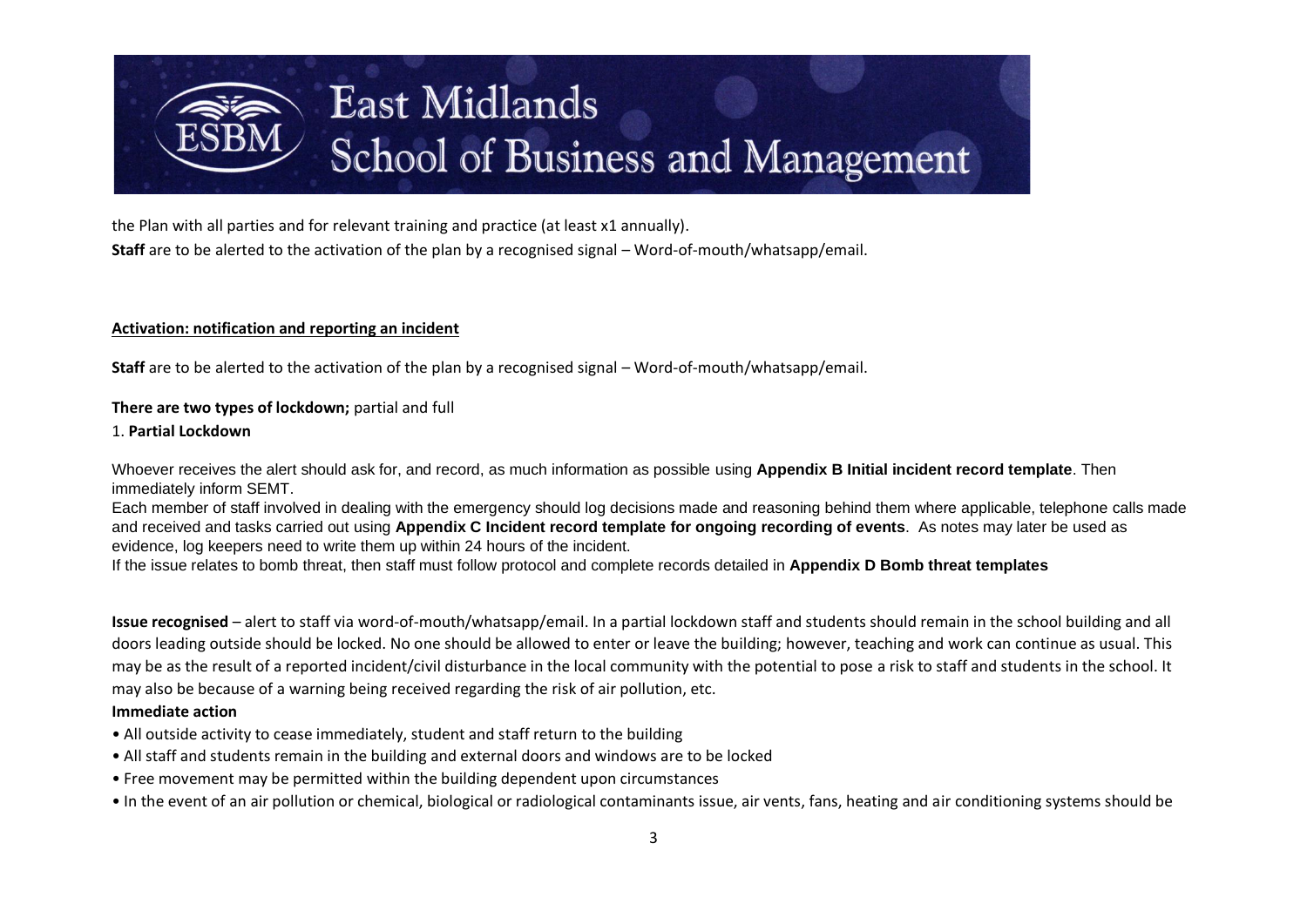

closed or turned off and use anything to hand to seal up all the cracks around doors and any vents into the room to minimise the possible ingress of pollutants

• As appropriate, the school should establish communication with the Emergency Services as soon as possible.

• If necessary, parents should be notified as soon as it is practicable via the school's established communication systems. Students must not be released to parents during a lockdown.

• Staff should await further instructions.

Once all staff and students are safely inside, senior staff will conduct an ongoing and dynamic risk assessment based on advice from the emergency services. A Partial Lockdown may also be a precautionary measure but puts the school in a state of readiness (whilst retaining a degree of normality) should the situation escalate. Emergency services will advise as to the best course of action in respect of the prevailing threat.

### 2. **Full Lockdown**

Whoever receives the alert should ask for, and record, as much information as possible using **Appendix B Initial incident record template**. Then immediately inform SEMT.

Each member of staff involved in dealing with the emergency should log decisions made and reasoning behind them where applicable, telephone calls made and received and tasks carried out using **Appendix C Incident record template for ongoing recording of events**. As notes may later be used as evidence, log keepers need to write them up within 24 hours of the incident

If the issue relates to bomb threat then staff must follow protocol and complete records detailed in **Appendix D Bomb threat templates**

Issue recognised – alert to staff via word-of-mouth/whatsapp/email. This signifies an immediate threat to the school and may be an escalation of a partial lockdown. The aim of a full lockdown is for the school and its rooms to appear empty.

#### **Immediate action**

- All students and staff stay in their classroom or move to the nearest classroom
- Managers/Administrator should remain in the staff room. All other staff should move to the nearest office or safe room. Any visitors in reception at the time of the event will be taken into the staff room.
- External doors to remain locked.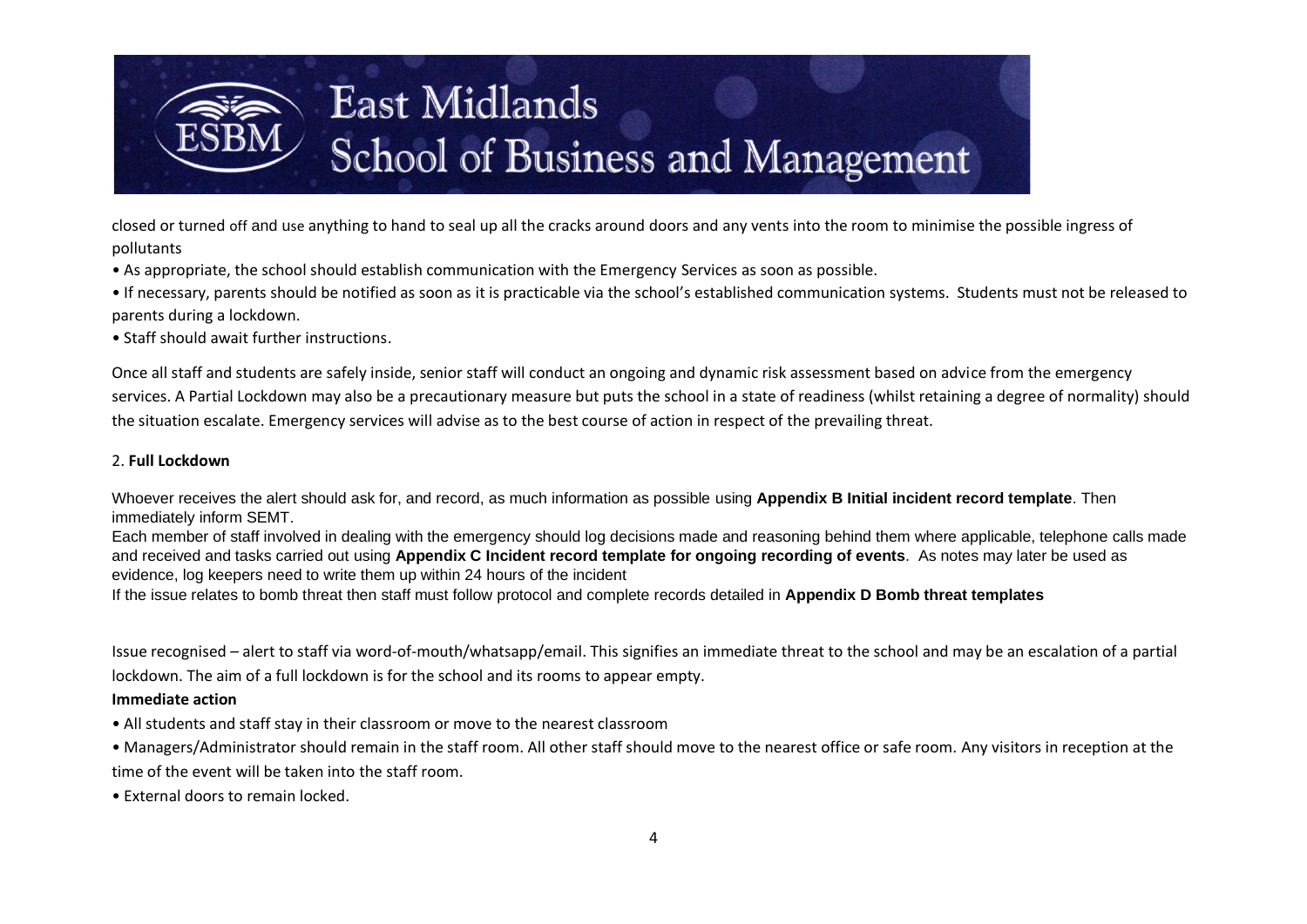

• Windows to be locked, blinds drawn and internal windows covered if feasible (so that an intruder cannot see in).

• Students/staff sit quietly out of sight and where possible in a location that would protect them from gunfire. This would be under the desks in a normal classroom. Individuals with mobility problems should be seated out of view from the windows.

- Lights, computer monitors and projectors to be turned off.
- Mobile phones to be turned off or on to silent.
- A register to be taken of all students/staff in each classroom/office.
- Communicate register to administrator.
- As appropriate, the school should establish communication with the Emergency Services as soon as possible.

• If necessary, parents should be notified as soon as it is practicable to do so via the school's established communications system. Students must not be released to parents during a lockdown.

• In the event a school is in lockdown and the fire alarm sounds, the Principal/DoS/nominated colleague with a means of remote communication should check all rooms. They will need to approach with caution as there may be a fire or an intruder may have activated the alarm. If a fire is discovered, they must update the emergency services and evacuate the school.

• Staff should await further instructions.

Word-of-mouth/whatsapp/email to signal end of lockdown. Staff and students are to remain in lockdown until it has been lifted by a senior member of staff/emergency services. At any point during the lockdown, the fire alarm may sound which is a cue to evacuate the building. During the lockdown staff will keep agreed lines of communication open but not make any unnecessary calls to reception/office as this could delay more important communication. Communication lines could be Word-of-mouth/whatsapp/email.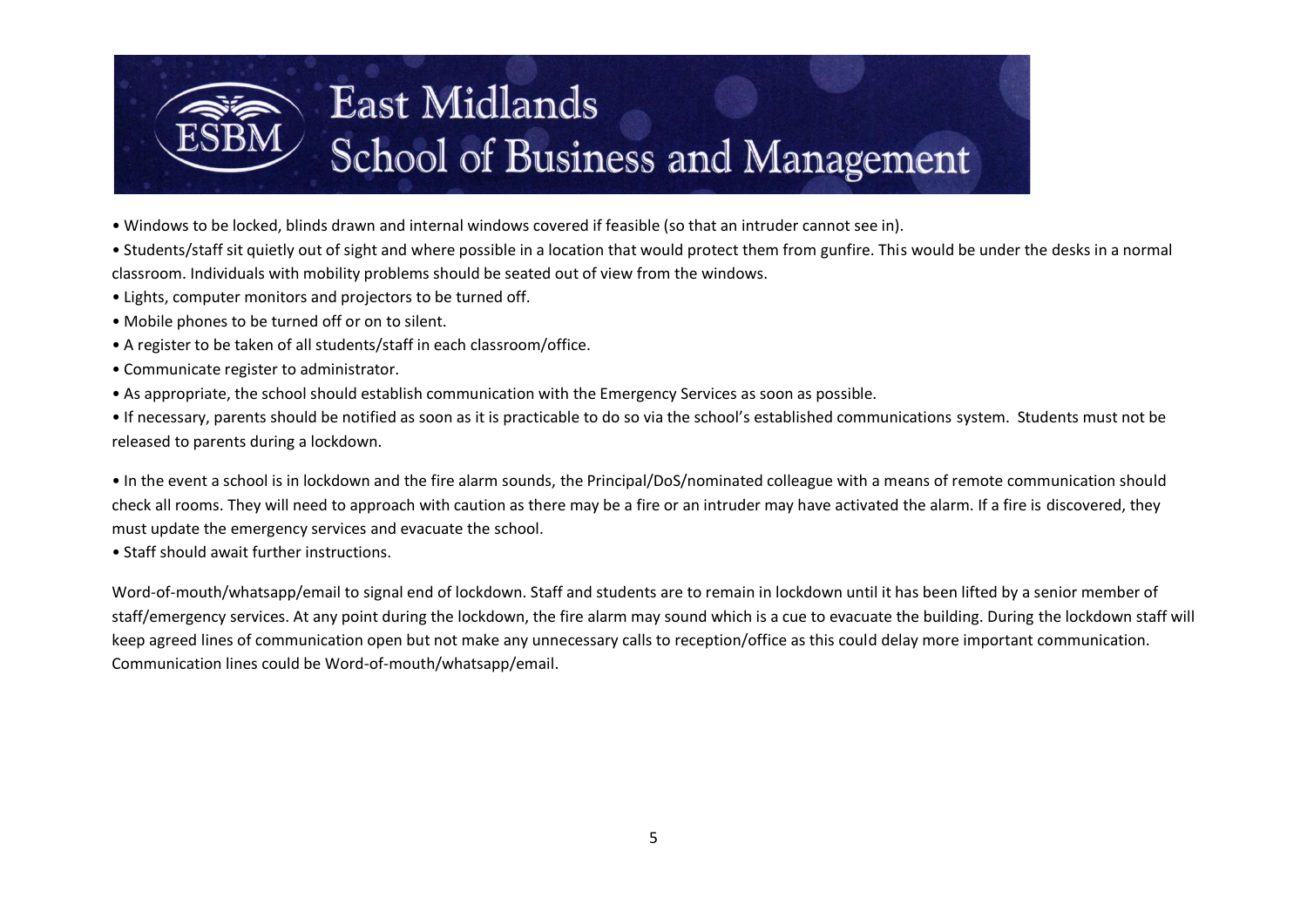

### **Training and practice**

Due to the fast-moving nature of incidents that require lockdown it is important that all staff can act quickly and effectively. Staff must understand their roles and responsibilities and it is of vital importance that the school's lockdown procedures are familiar to members of the senior management team, school administrators, teaching staff and non-teaching staff. Students must also be aware of the plan (regular practices x1 per year minimum will increase their familiarity). Staff will receive regular training refreshers. A lockdown drill will be undertaken at least once a year and thoroughly debriefed to monitor the effectiveness of arrangements.

#### **Communication between parents and the school**

Arrangements for communicating with parents of students aged under 18 in the event of a lockdown, will be shared during induction and via policy published on school website. In the event of an actual lockdown, it is strongly advised that any incident or development is communicated to parents as soon as is practicable. It is obvious that parents will be concerned but regular communication of accurate information will help to alleviate undue anxiety. Parents should be given enough information about what will happen so that they:

- Are reassured that the school understands their concern for their child's welfare, and that it is doing everything possible to ensure his/her safety.
- Do not need to contact the school. Calling the school could tie up telephone lines that are required for contacting emergency support providers.
- Do not come to the school. They could interfere with emergency support provider's access to the school and may even put themselves and others in danger.
- Wait for the school to contact them about when it is safe to collect their children, and where this will be from (via phone/whatsapp/email).
- Are aware of what will happen if the lockdown continues beyond school hours.

Priority order for contacting next of kin by SEMT depending on the level of seriousness i.e. fatalities, critical injuries, missing students, non-critical injuries requiring hospital treatment, walking wounded and those who are safe and well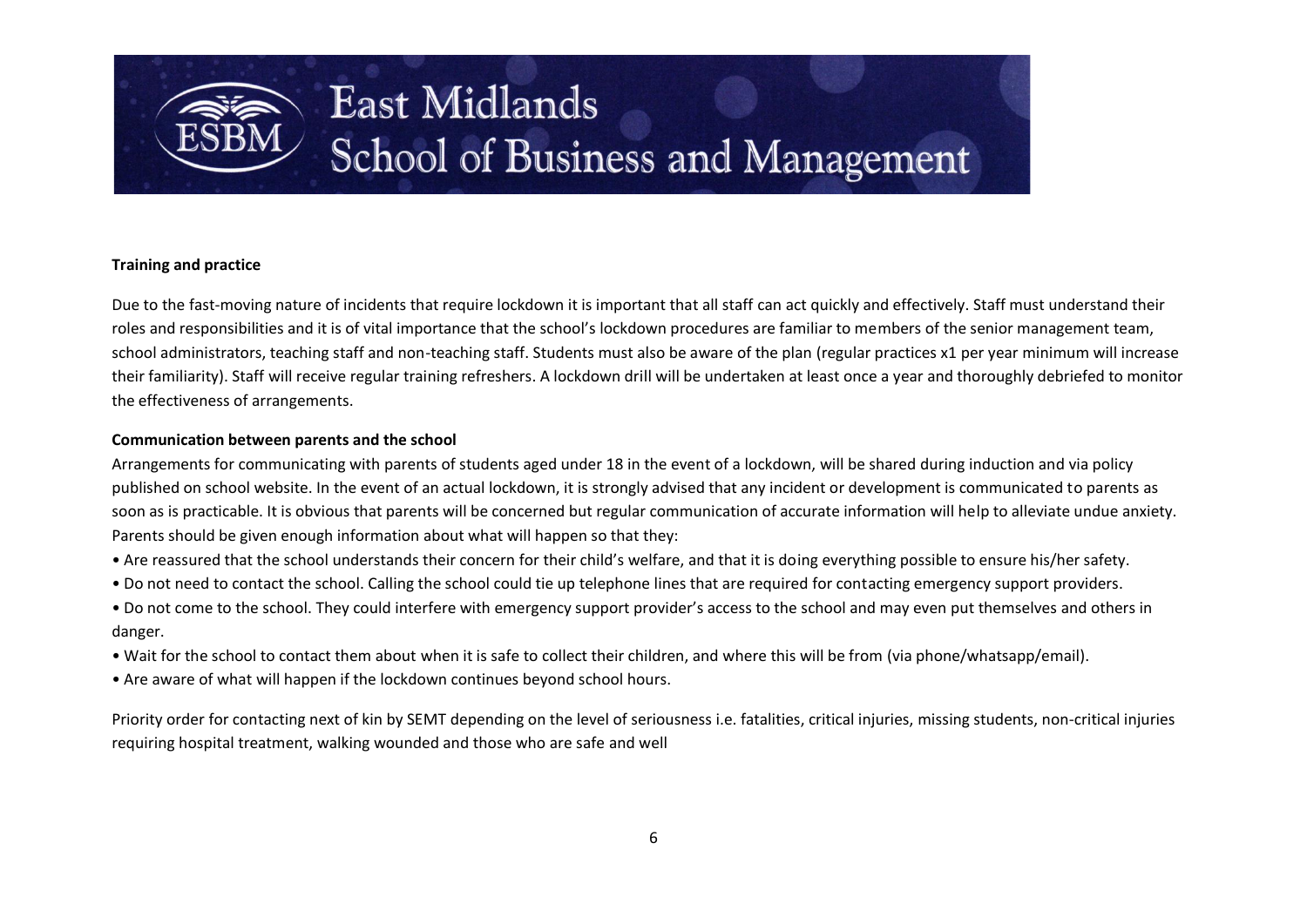

### **Excursions**

Excursions have the potential to bring special challenges in terms of emergencies. As far as practical these must be addressed in advance by the excursion organiser via the **Appendix E. Excursion Risk Assessment template.** 

A copy of the risk assessment should be taken on the trip. In addition, the trip leader should have a copy of the emergency plan, a fully charged mobile phone, a list of student and supervisor mobile phone numbers, the name, address and phone number of the closest A&E hospital to venue, first aid supplies and possibly a reduced version of a grab bag.

**Grab-bag** to include: should contain the emergency plan, classroom lists, contact details of students, next of kin and guardians and any details of any medical issues for students, torch, high visibility vests for SEMT, first aid kit (complete with foil first aid blankets), drinking water, safety whistles, a notebook and pens.

The kit/s should be checked annually by SEMT

### **Emergency Services**

It is important to keep lines of communication open with Emergency Services as they are best placed to offer advice as a situation unfolds. The school site may or may not be cordoned off by Emergency Services depending on the severity of the incident that has triggered the lockdown. Emergency Services will asked to support the decision of the SEMT regarding the timing of communication to parents re Full Lockdown. In the event of a prolonged lockdown or more severe scenario, the school will work together with emergency services and local authorities to co-ordinate practical and emotional support to those affected by any emergency, also referred to as humanitarian assistance. A reception centre for friends and family could be set-up outside of the cordoned area.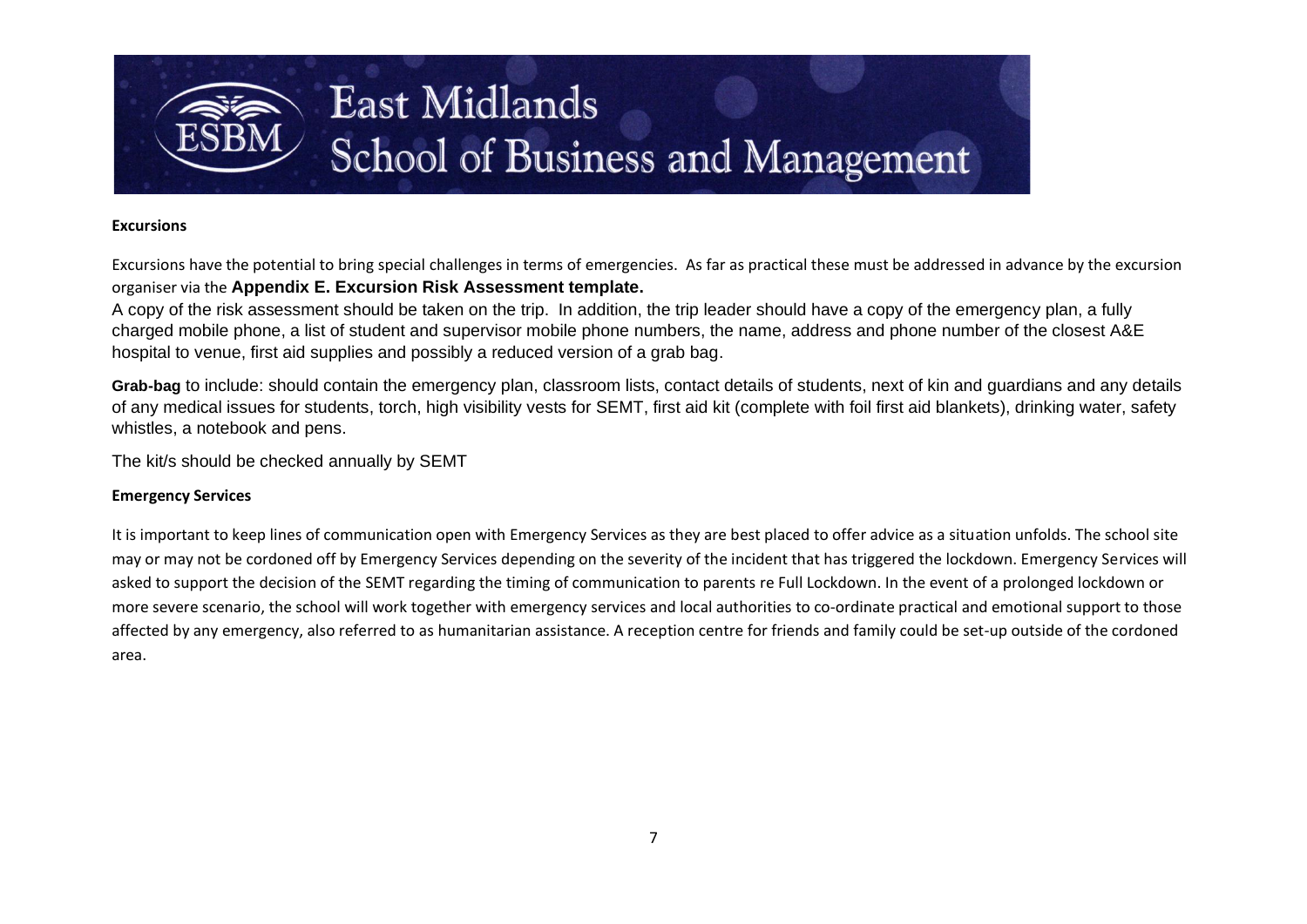

## **Appendices**

## **Appendix B Initial incident record template**

| Whoever receives the alert should ask for, and record, as much information as possible using the sheet below. Then immediately inform SEMT |  |
|--------------------------------------------------------------------------------------------------------------------------------------------|--|
| via Word-of-mouth/whatsapp/email                                                                                                           |  |

|                                        | In the event of a bomb threat, refer to appendix D. If the incident happened on an educational visit, additional information will be required |
|----------------------------------------|-----------------------------------------------------------------------------------------------------------------------------------------------|
| and this is highlighted below in bold. |                                                                                                                                               |

| Exact location of the incident/  |                         |                          |
|----------------------------------|-------------------------|--------------------------|
| name of the group                |                         |                          |
|                                  |                         |                          |
| Type of the incident (including  |                         |                          |
| actual words used by informant)  |                         |                          |
|                                  |                         |                          |
| Hazards present or suspected     |                         |                          |
|                                  |                         |                          |
|                                  |                         |                          |
| Access - routes that are safe to |                         |                          |
| use                              |                         |                          |
|                                  |                         |                          |
|                                  |                         |                          |
|                                  |                         |                          |
|                                  |                         |                          |
|                                  | Full Name(s) and age(s) | Exact nature of injuries |
|                                  |                         |                          |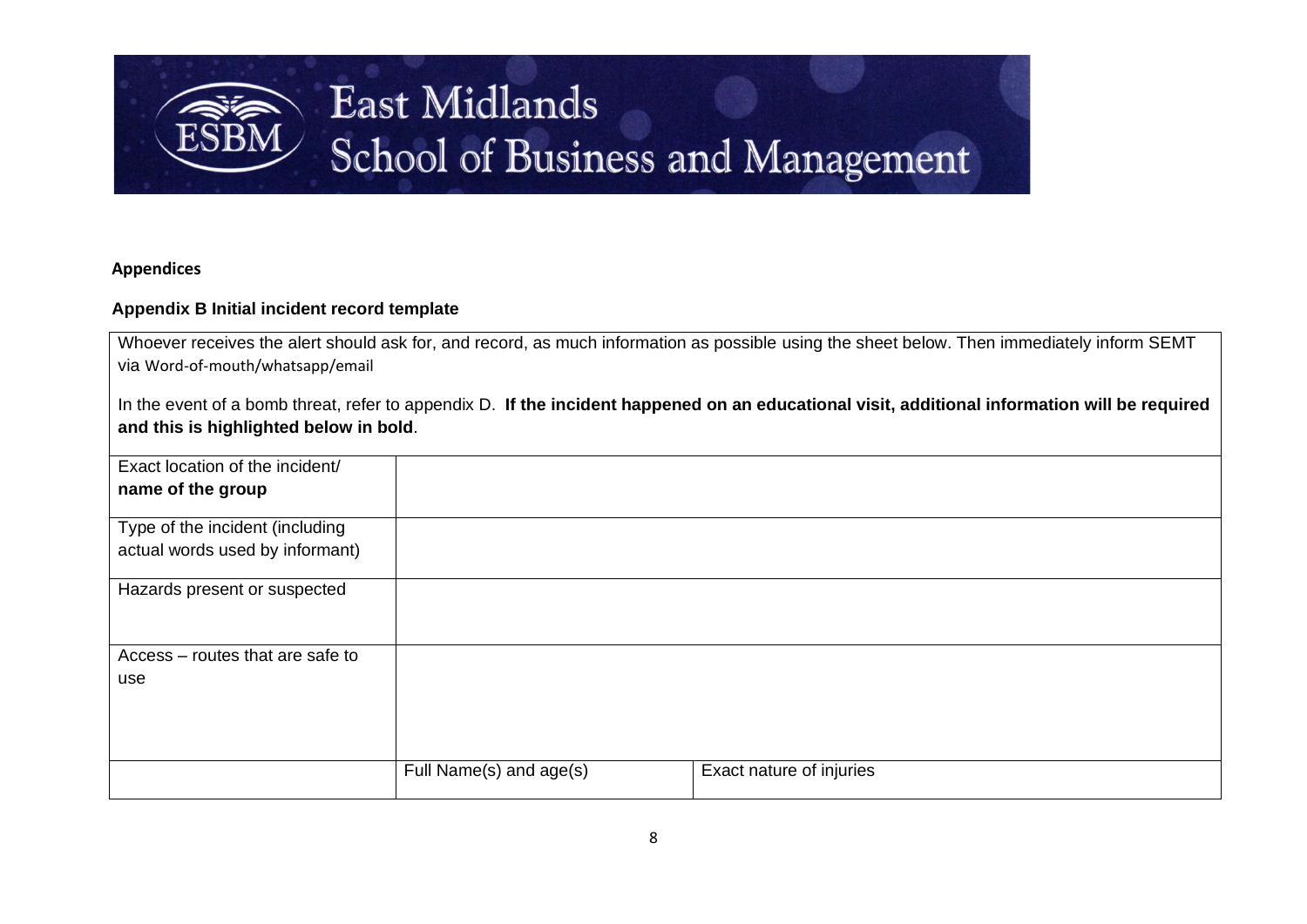

| Number, type, severity of           |  |
|-------------------------------------|--|
| casualties                          |  |
|                                     |  |
|                                     |  |
|                                     |  |
|                                     |  |
|                                     |  |
|                                     |  |
|                                     |  |
|                                     |  |
|                                     |  |
|                                     |  |
|                                     |  |
| Who else has been informed?         |  |
| <b>Local emergency services</b>     |  |
| informed if on a trip? Any action   |  |
| taken so far.                       |  |
|                                     |  |
| Name and contact details of person  |  |
| informing of the incident / contact |  |
| at the scene                        |  |
|                                     |  |
|                                     |  |
| Where the affected people are /     |  |
| will be taken to, including names   |  |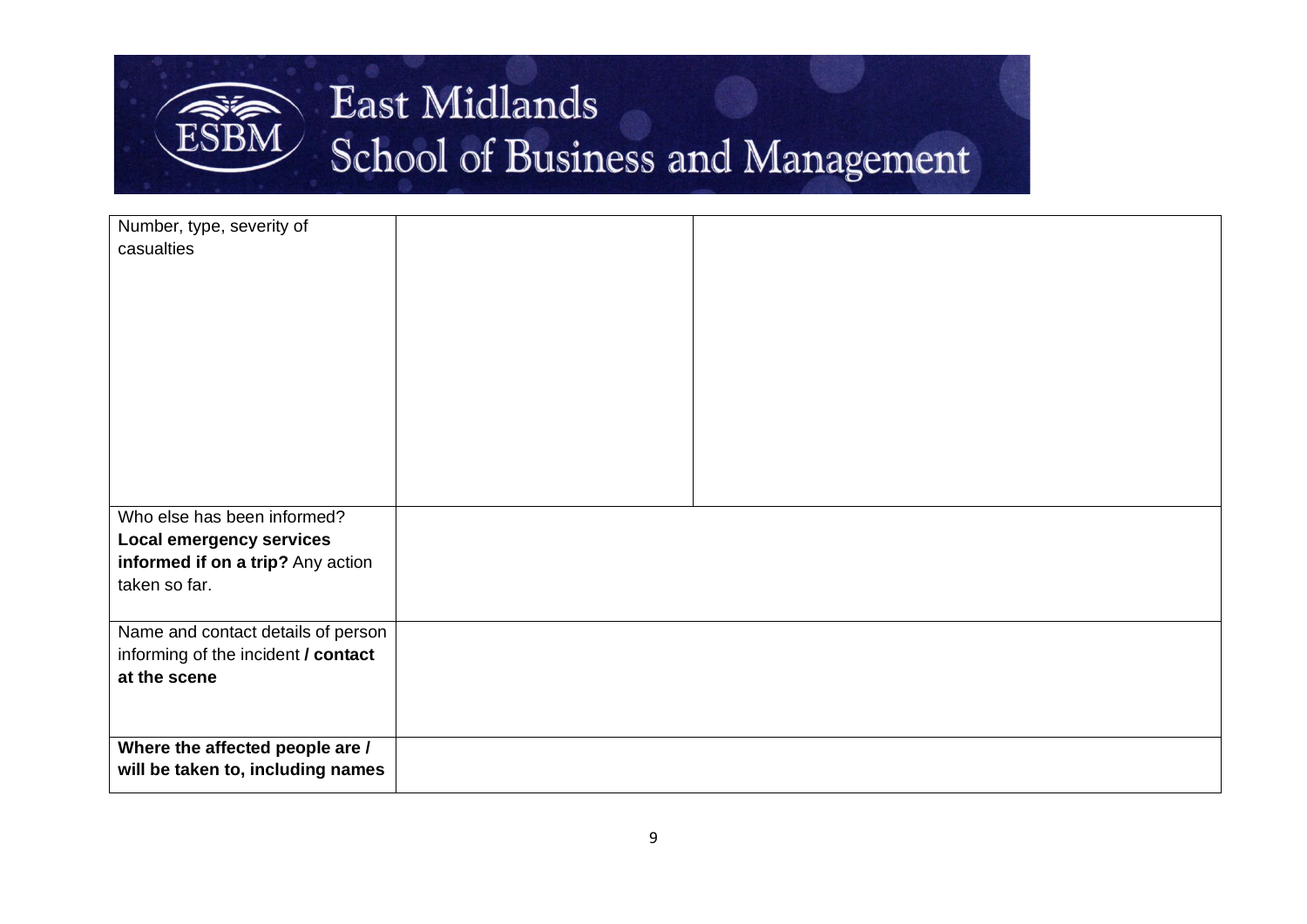

| and locations of hospitals<br>involved                             |                  |  |
|--------------------------------------------------------------------|------------------|--|
| Arrangements for students not<br>directly involved in the incident |                  |  |
| Date / Time                                                        | Name of recorder |  |

### **Appendix C Incident record template for ongoing recording of events**

Each member of staff involved in dealing with the emergency should log decisions made and reasoning behind them where applicable, telephone calls made and received and tasks carried out. As notes may later be used as evidence, log keepers need to write them up within 24 hours of the incident and must read and follow the points below:

• Use plain language and grammatical English (avoid approximations, abbreviations, arrows and dashes).

• Record date and time in chronological order; who made and who received the phone call, email, answer phone message etc; what information was given; any actions required; key decision(s) and rationale behind the decision(s).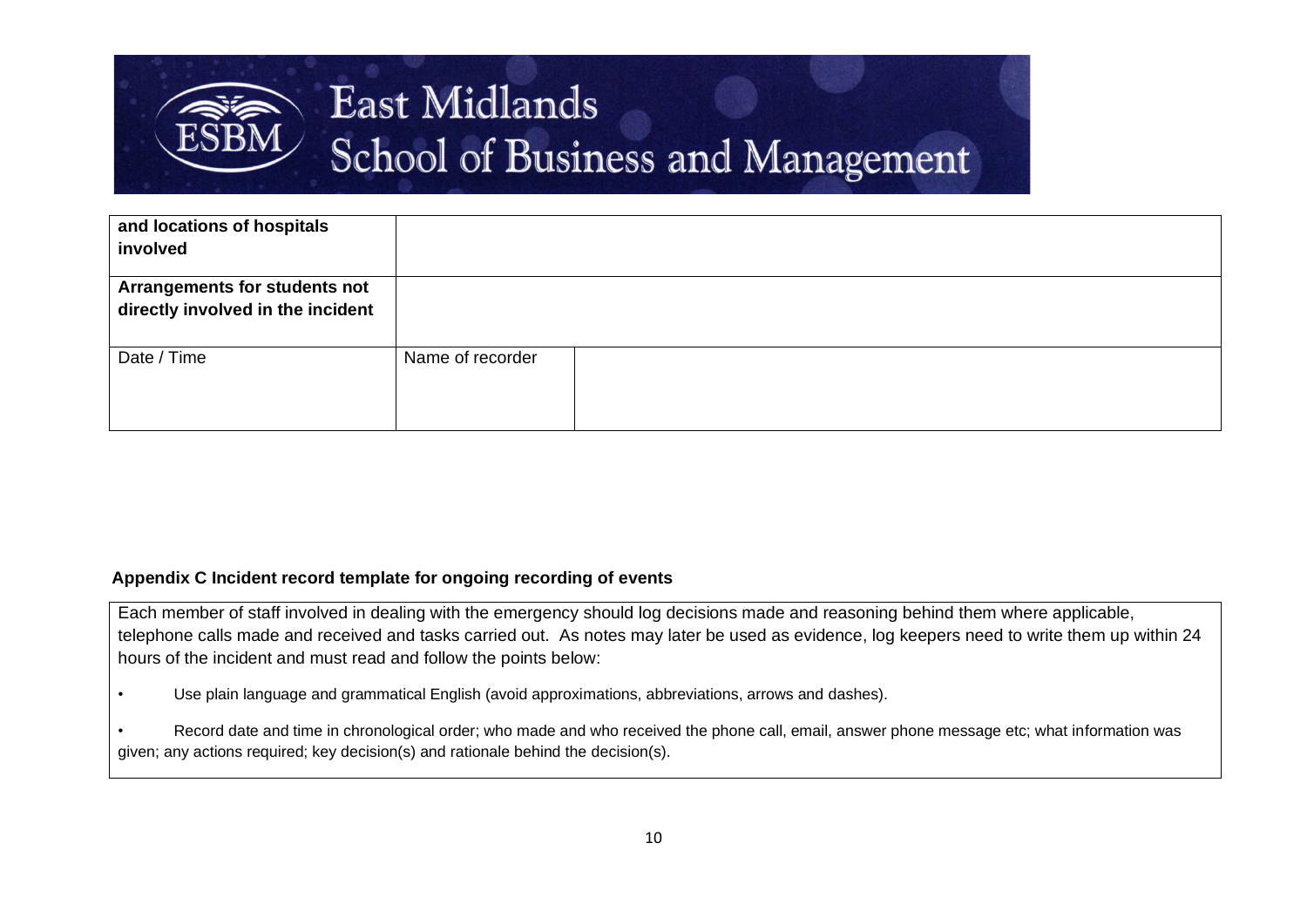

- Stick to the facts don't include assumptions (unless to show reasoning for a decision, if so, make this clear).
- Number pages.
- Use permanent black ink.
- Do not leave blank spaces between words or between entries if you do rule them out with a line.
- Do not overwrite or use correction fluid if you make a mistake, cross it out, initial it and start again.
- Do not write between lines.

| Date/Time | <b>Name</b> | Information given.           |
|-----------|-------------|------------------------------|
|           |             | Action taken / decision made |
|           | From        |                              |
|           | / To        |                              |
|           |             |                              |
|           |             |                              |
|           |             |                              |
|           | From        |                              |
|           | / To        |                              |
|           |             |                              |
|           |             |                              |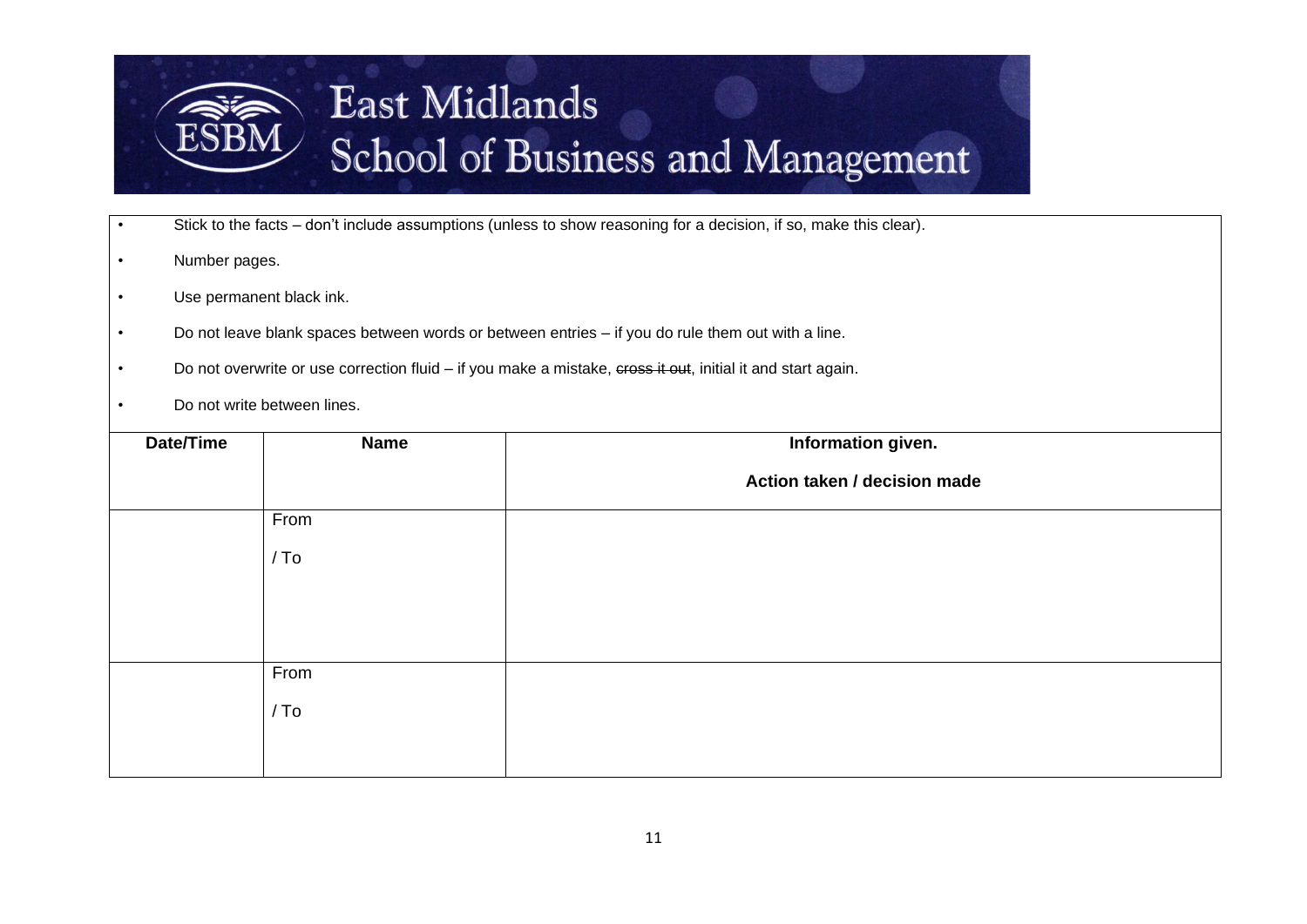

| From   |  |
|--------|--|
| / To   |  |
|        |  |
|        |  |
|        |  |
| From   |  |
| / To   |  |
|        |  |
|        |  |
|        |  |
| From   |  |
| $/$ To |  |
|        |  |
|        |  |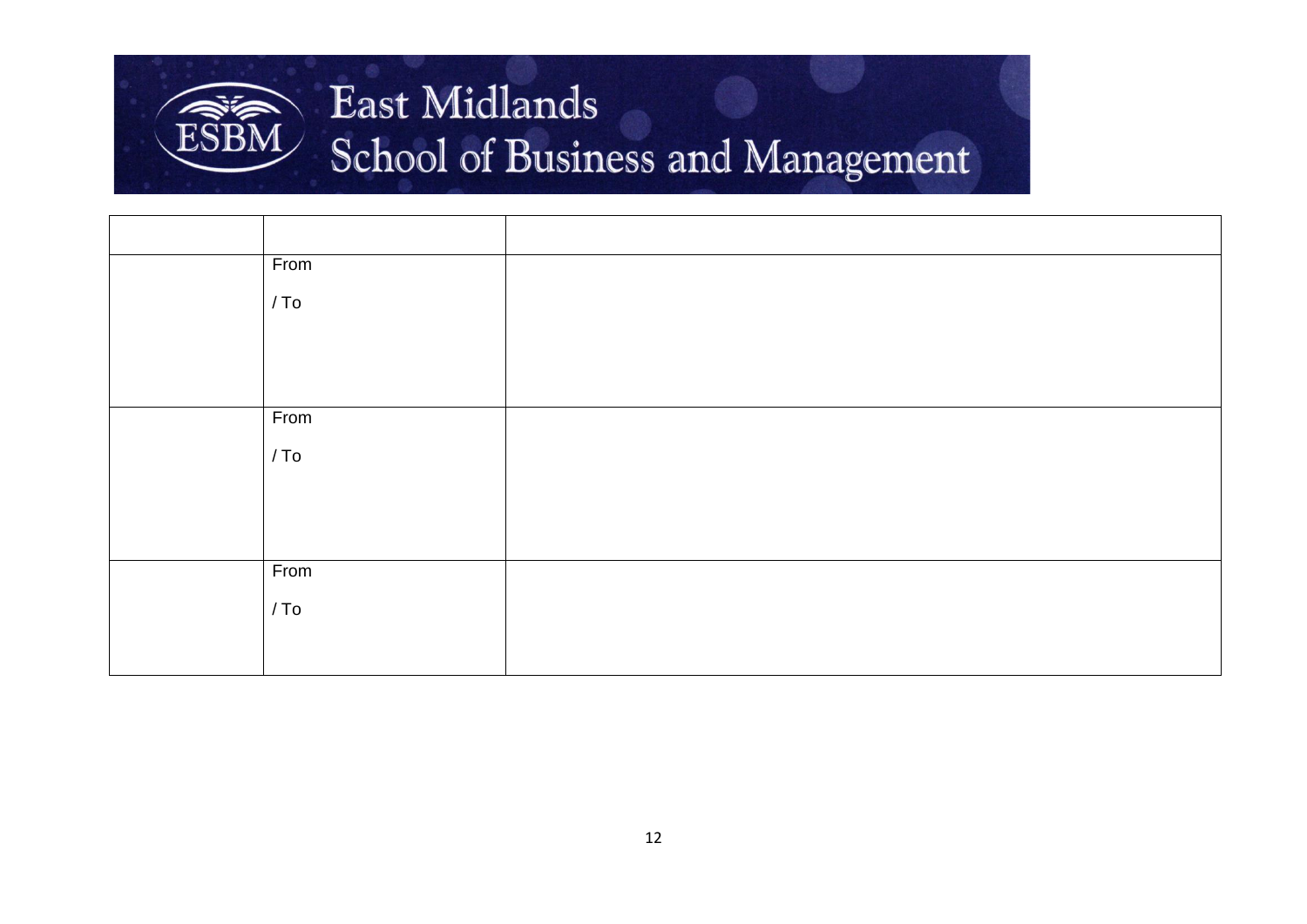

### **Appendix D Bomb threat templates**

If the threat has been sent via email or social media see appropriate section below

# ACTIONS TO BE TAKEN ON RECEIPT OF A BOMB THREAT BY PHONE

- remain calm and talk to the caller, do not transfer the call
- if possible, alert a colleague who should contact the SEMT via word-of-mouth, whatsapp, email
- note the caller's number if displayed on your phone………………………………………
- if you can, record the call
- keep the telephone line open (even if caller has hung up) to assist in tracing the call
- write down what is said, and complete what you can of the checklist below during, or immediately after, the call
- pass the information to the SEMT via word-of-mouth, whatsapp, email
- await further instruction from the SEMT

| Checklist to be completed in the event of receiving a telephone bomb threat |                |                                                                           |
|-----------------------------------------------------------------------------|----------------|---------------------------------------------------------------------------|
| Your name:                                                                  | Telephone ext. | Date and time of call:                                                    |
| Message (using exact words where possible):                                 |                |                                                                           |
| Try to get answers to the following questions:                              |                | Gather information - try to assess details about:                         |
| Where is the bomb?                                                          |                | Caller: man, woman, young or old, nationality?                            |
| What time will it go off?                                                   |                | Speech: rambling, calm, precise, intoxicated, well-spoken, foul language, |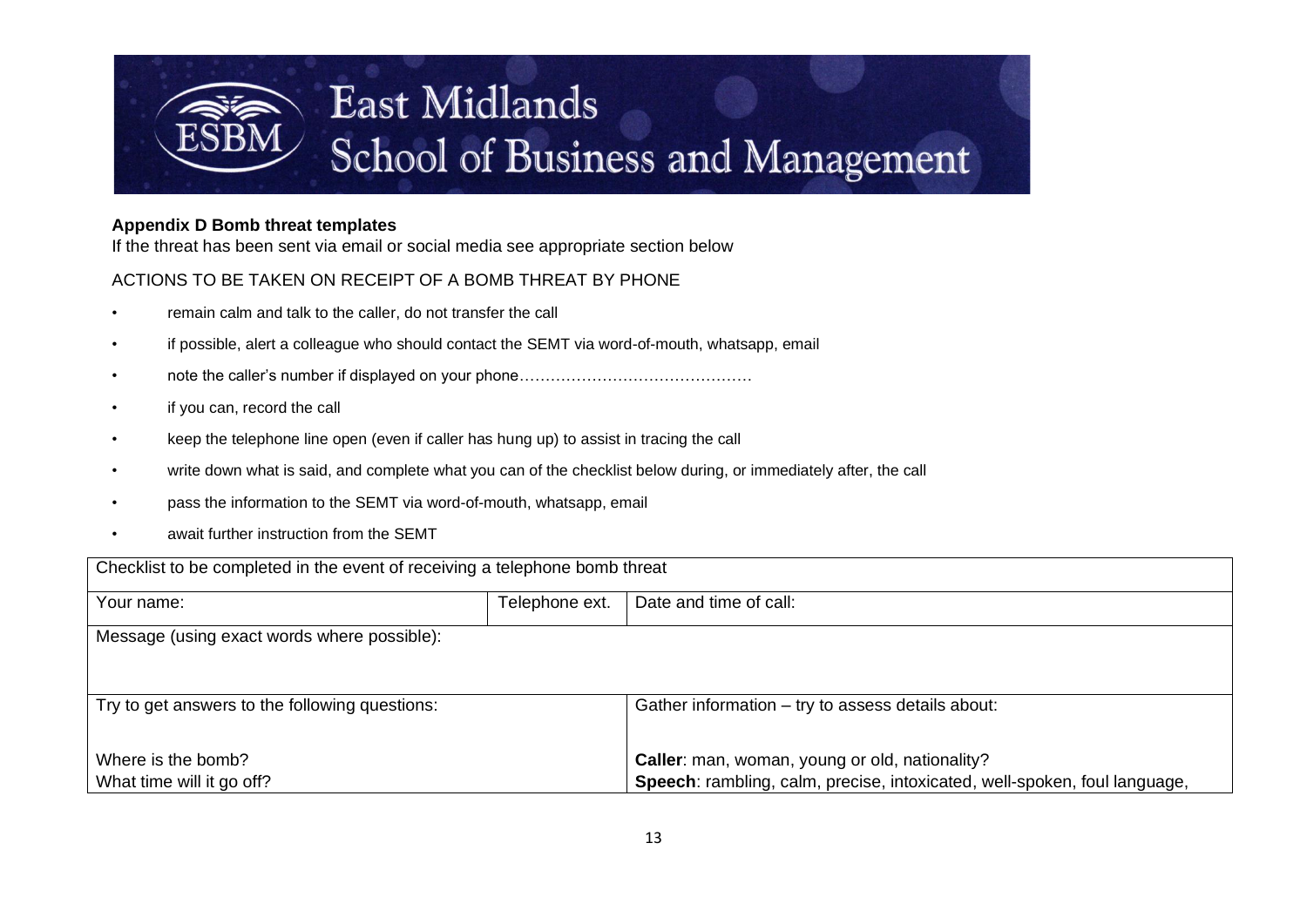

What does it look like? What kind of bomb is it / how will it be detonated? Whom do you represent?

unusual phrases? **Voice:** clearing throat, stutter, loud, quiet, disguised, a distinctive accent? **The call:** call box, private landline, mobile phone. **Background noises**: traffic, music, conversation, machinery, PA system?

# ACTIONS TO BE TAKEN ON RECEIPT OF A BOMB THREAT SENT VIA EMAIL OR SOCIAL MEDIA

- DO NOT reply to, forward or delete the message
- If sent via email note the address
- If sent via social media what application has been used and what is the username/ID?
- contact the SEMT via word-of-mouth/whatsapp/email who will inform the police for guidance
- preserve all web log files for your organisations to help the police investigation (as a guide, 7 days prior to the threat message and 48 hours after)

Your name: Email:

Date and time of email **Date and time when email read.** 

# SAVE AND PRINT- HAND COPY TO POLICE AND SEMT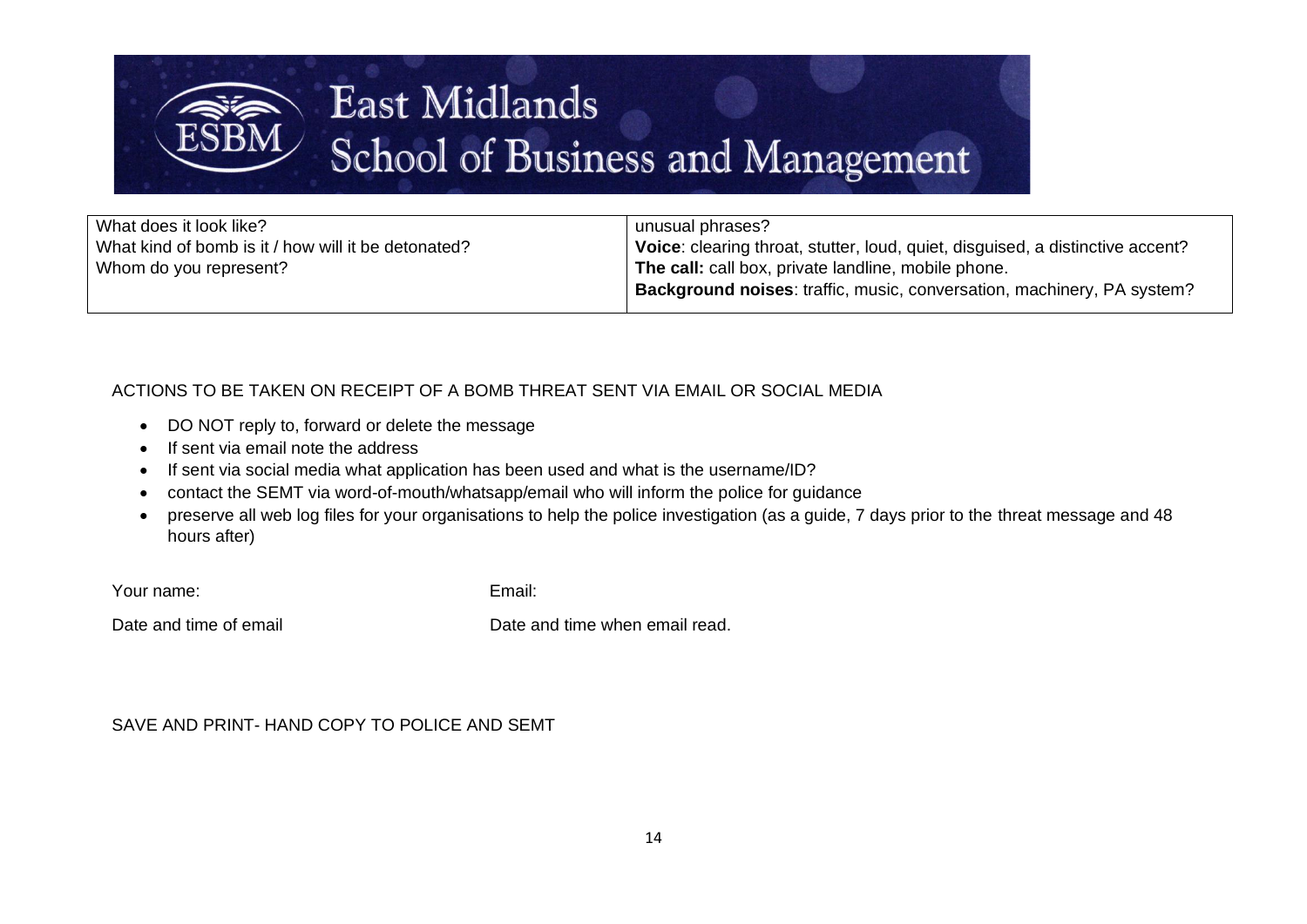

### **Appendix E. Excursion Risk Assessment template with some possible generic risks and possible control measures**

| Organisation                                                                                                    | <b>Trip leader</b>                                                                                                                                                                                                         |
|-----------------------------------------------------------------------------------------------------------------|----------------------------------------------------------------------------------------------------------------------------------------------------------------------------------------------------------------------------|
| <b>Trip venue</b>                                                                                               | Date of trip                                                                                                                                                                                                               |
| (description of activities)                                                                                     |                                                                                                                                                                                                                            |
| <b>Details of students</b><br>(Numbers, age ranges,<br>ability, any students who<br>may need additional support | Nos of supervisors/<br>trained first aiders<br>and supervision ratio                                                                                                                                                       |
| or have specific medical<br>conditions or require<br>medication to be taken on<br>the trip.)                    | <b>Details of closest</b><br><b>A&amp;E</b>                                                                                                                                                                                |
| <b>Assessor</b><br>(signature)                                                                                  | Date assessment<br>completed                                                                                                                                                                                               |
| Checked by:<br>(signature)                                                                                      | Date assessment<br>checked:                                                                                                                                                                                                |
| <b>Read by Trip</b>                                                                                             | Number to call in an                                                                                                                                                                                                       |
| leader (signature)                                                                                              | emergency (school)                                                                                                                                                                                                         |
| <b>Resources</b>                                                                                                | A copy of this risk assessment should be taken on the trip. In addition, the trip leader should have a copy of<br>the emergency plan, a fully charged mobile phone, a list of student and supervisor mobile phone numbers, |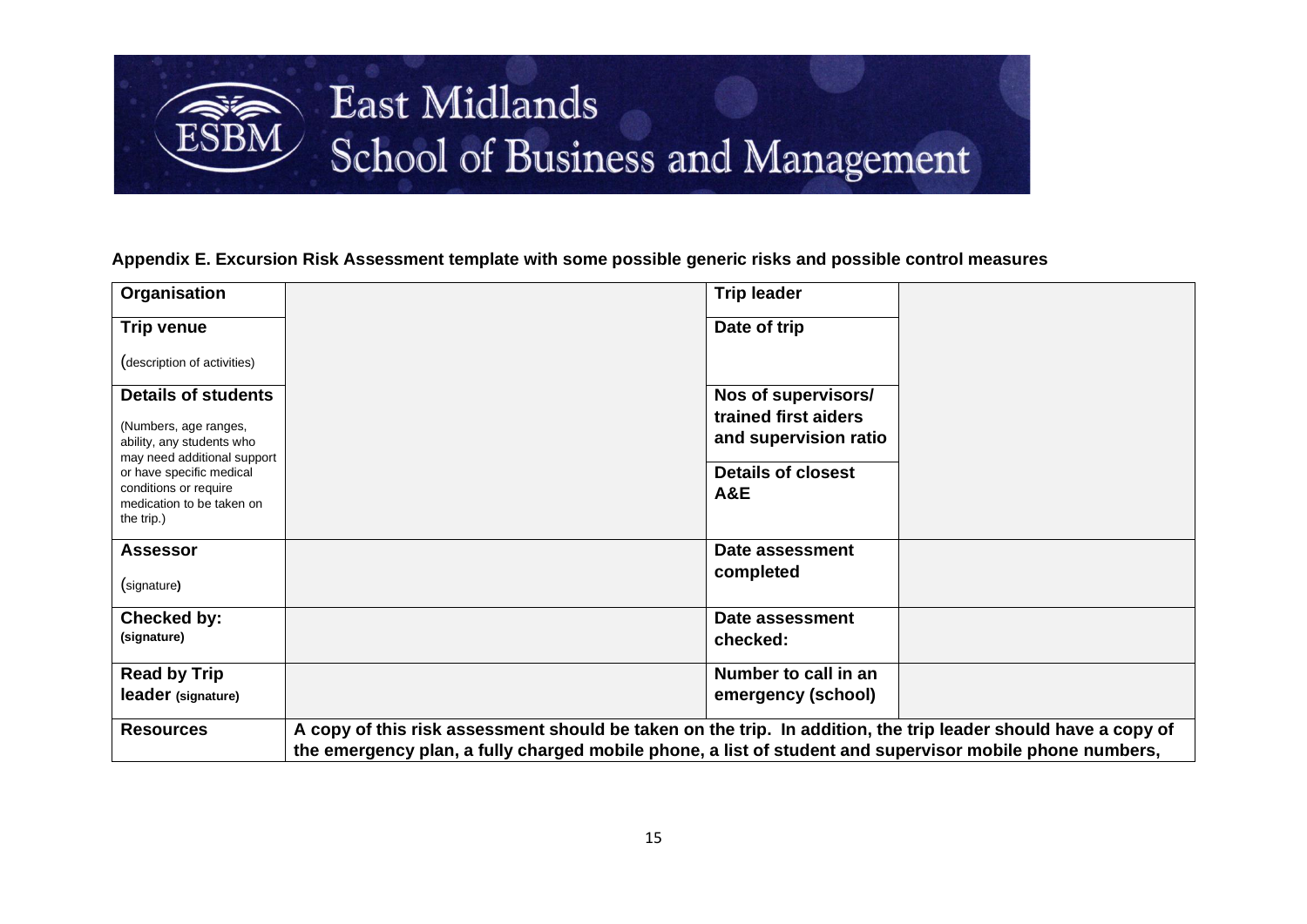**the name, address and phone number of the closest A&E hospital to venue, first aid supplies and possibly a reduced version of a grab bag.**

| <b>Significant risks or</b>              | Who might be                                                 | <b>Likelihood of</b>                                                                  | <b>Control measures</b>                                                                                                                                                                                                                                                                                                                                                                                                                                                                                                                                                                                                                                               | <b>Residual risk</b>                                                   |
|------------------------------------------|--------------------------------------------------------------|---------------------------------------------------------------------------------------|-----------------------------------------------------------------------------------------------------------------------------------------------------------------------------------------------------------------------------------------------------------------------------------------------------------------------------------------------------------------------------------------------------------------------------------------------------------------------------------------------------------------------------------------------------------------------------------------------------------------------------------------------------------------------|------------------------------------------------------------------------|
| hazards<br>List what could cause<br>harm | harmed<br>For example, staff,<br>students, certain<br>groups | harm<br>Remote, very<br>unlikely, unlikely,<br>possible, very<br>likely               | How will the risk be minimised? Example control measures are given here for two<br>generic risks, but these must be adapted to make them appropriate in the context<br>of your provision and the participants on the trip.                                                                                                                                                                                                                                                                                                                                                                                                                                            | After controls are<br>implemented,<br>(Remote to very<br>likely scale) |
| <b>Generic risks</b>                     |                                                              |                                                                                       |                                                                                                                                                                                                                                                                                                                                                                                                                                                                                                                                                                                                                                                                       |                                                                        |
| Lost or separated<br>from group          | <b>Students</b>                                              | This may<br>depend on the<br>ages of the<br>students and<br>the supervision<br>ratios | - Adequate supervision ratios maintained, and staff remain vigilant.<br>- Use of group control measures (for example, buddy systems, large<br>groups split in small groups each with named leaders).<br>- Rules on unsupervised time to include<br>- Means of easily identifying students (particularly for young students<br>under 18s, such as identity tabards)<br>- Head counts carried out, regularly throughout the trip, in the event of<br>an emergency, and before the return journey.<br>- Students briefed on action to take if they become separated from<br>group and a check made that they have working mobile phones,<br>switched on during the trip. |                                                                        |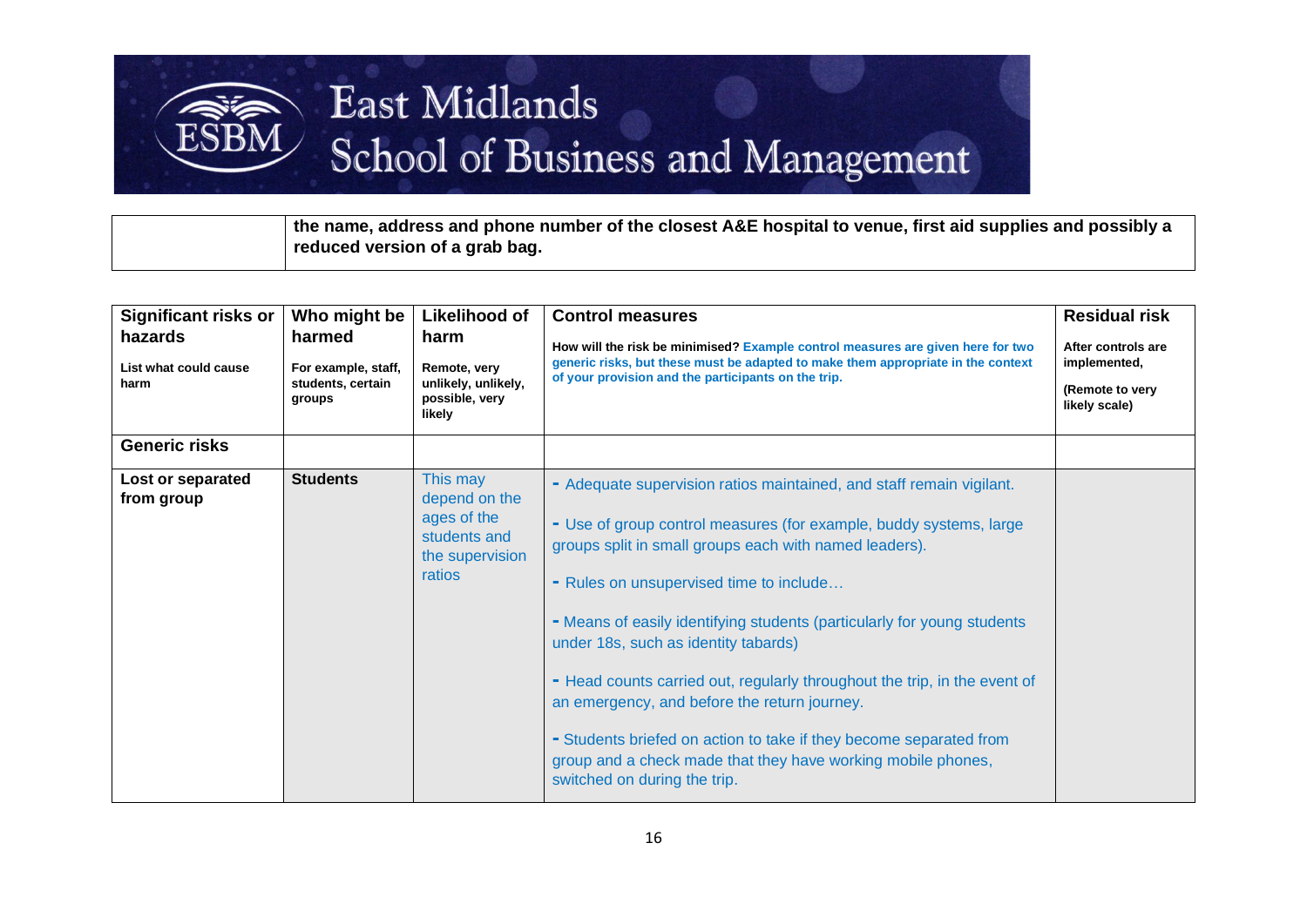# East Midlands

ESBM

# School of Business and Management

| <b>Significant risks or</b><br>hazards         | Who might be<br>harmed             | but potentially<br>any place with<br>large numbers<br>of people is<br>more likely to be<br>a target.<br>Likelihood of<br>harm | to be switched to silent if hiding and then switched back on again when<br>safe to do so.<br>- A suitable emergency meeting place or safe refuge would be<br>- First aiders available to deal with any injuries.<br><b>Control measures</b><br>How will the risk be minimised?                                                                                                                                                           | <b>Residual risk</b><br>After controls are<br>implemented, |
|------------------------------------------------|------------------------------------|-------------------------------------------------------------------------------------------------------------------------------|------------------------------------------------------------------------------------------------------------------------------------------------------------------------------------------------------------------------------------------------------------------------------------------------------------------------------------------------------------------------------------------------------------------------------------------|------------------------------------------------------------|
| <b>Terrorist or violent</b><br>criminal action | <b>Students and</b><br>supervisors | The likelihood of<br>this will depend<br>on the location                                                                      | - If a student is missing and can't be contacted within x amount of time<br>the school should be informed and staff assigned to look for the missing<br>person. If not located after this the emergency services should be<br>called. Scanned copies of passports may help with police identification.<br>- Staff being alert to any early first signs of danger.<br>- Students and staff briefed on RUN, HIDE, TELL procedures, mobiles |                                                            |
|                                                |                                    |                                                                                                                               | - Students carry contact details of the school and staff on the trip.<br>- A suitable meeting place for regrouping would be                                                                                                                                                                                                                                                                                                              |                                                            |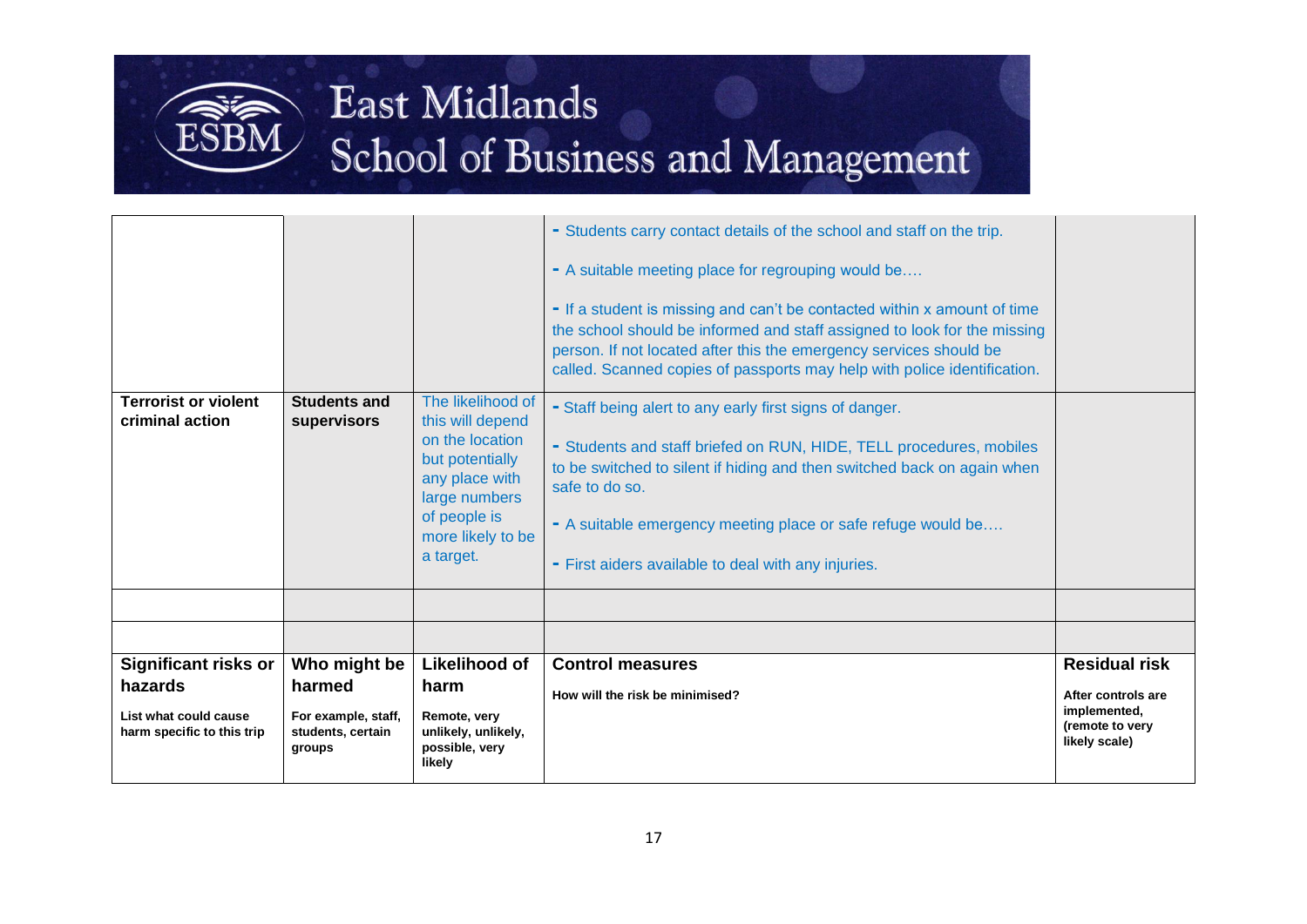

| <b>Specific risks</b>                                         |                     |                          |                                                                                  |                      |
|---------------------------------------------------------------|---------------------|--------------------------|----------------------------------------------------------------------------------|----------------------|
|                                                               |                     |                          |                                                                                  |                      |
|                                                               |                     |                          |                                                                                  |                      |
| Notes from Trip leader post trip to record any lessons learnt |                     |                          |                                                                                  |                      |
|                                                               |                     |                          |                                                                                  |                      |
|                                                               |                     |                          |                                                                                  |                      |
|                                                               |                     |                          |                                                                                  |                      |
|                                                               |                     |                          |                                                                                  |                      |
| Appendix F - Risk Assessment template for school premises     |                     |                          |                                                                                  |                      |
| <b>Significant risks or</b>                                   | Who might be        | Likelihood of            | <b>Control measures</b>                                                          | <b>Residual risk</b> |
| hazards                                                       | harmed              | harm                     | How will the risk be minimised? Example control measures are given here for two  | After controls are   |
| List what could cause                                         | For example, staff, | Remote, very             | generic risks, but these must be adapted to make them appropriate in the context | implemented,         |
| harm                                                          | students, certain   | unlikely, unlikely,      | of our premises.                                                                 | (Remote to very      |
|                                                               | groups              | possible, very<br>likely |                                                                                  | likely scale)        |
| <b>Generic risks</b>                                          |                     |                          |                                                                                  |                      |
| A reported                                                    |                     |                          |                                                                                  |                      |
| incident/civil                                                |                     |                          |                                                                                  |                      |
| disturbance in the                                            |                     |                          |                                                                                  |                      |
| local community with                                          |                     |                          |                                                                                  |                      |
| the potential to pose                                         |                     |                          |                                                                                  |                      |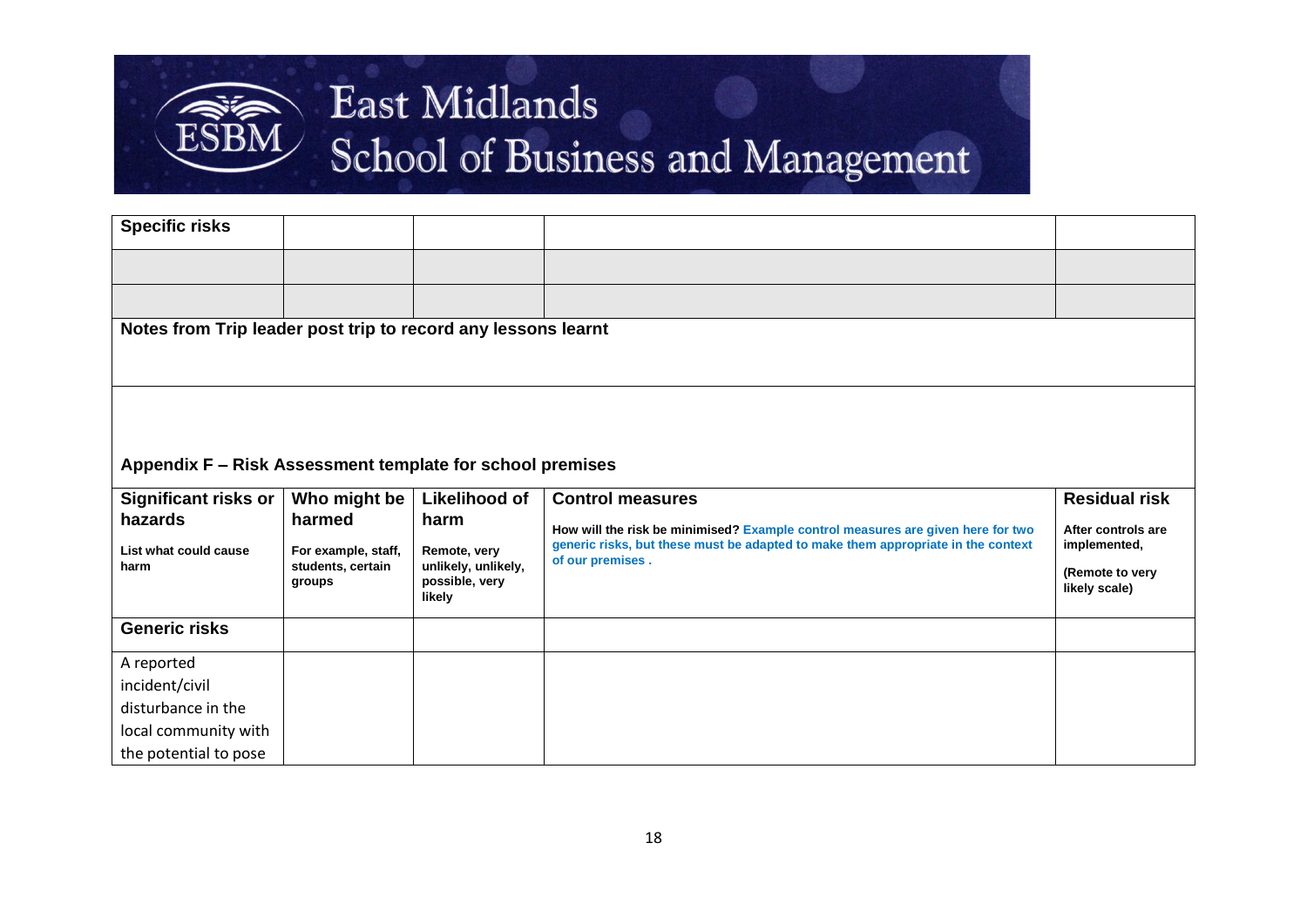

| a risk to students and<br>staff                                                                    |  |                                                                                                                                                                                                                                                                                                                                                    |  |
|----------------------------------------------------------------------------------------------------|--|----------------------------------------------------------------------------------------------------------------------------------------------------------------------------------------------------------------------------------------------------------------------------------------------------------------------------------------------------|--|
| An intruder on the<br>school site with the<br>potential to pose a<br>risk to students and<br>staff |  |                                                                                                                                                                                                                                                                                                                                                    |  |
| A major fire in the<br>vicinity of the<br>school                                                   |  |                                                                                                                                                                                                                                                                                                                                                    |  |
| The close proximity of<br>a dangerous dog<br>roaming loose                                         |  |                                                                                                                                                                                                                                                                                                                                                    |  |
| Terrorist or violent<br>criminal action                                                            |  | - Staff being alert to any early first signs of danger.<br>- Students and staff briefed on RUN, HIDE, TELL procedures, mobiles<br>to be switched to silent if hiding and then switched back on again when<br>safe to do so.<br>- A suitable emergency meeting place or safe refuge would be<br>- First aiders available to deal with any injuries. |  |
|                                                                                                    |  |                                                                                                                                                                                                                                                                                                                                                    |  |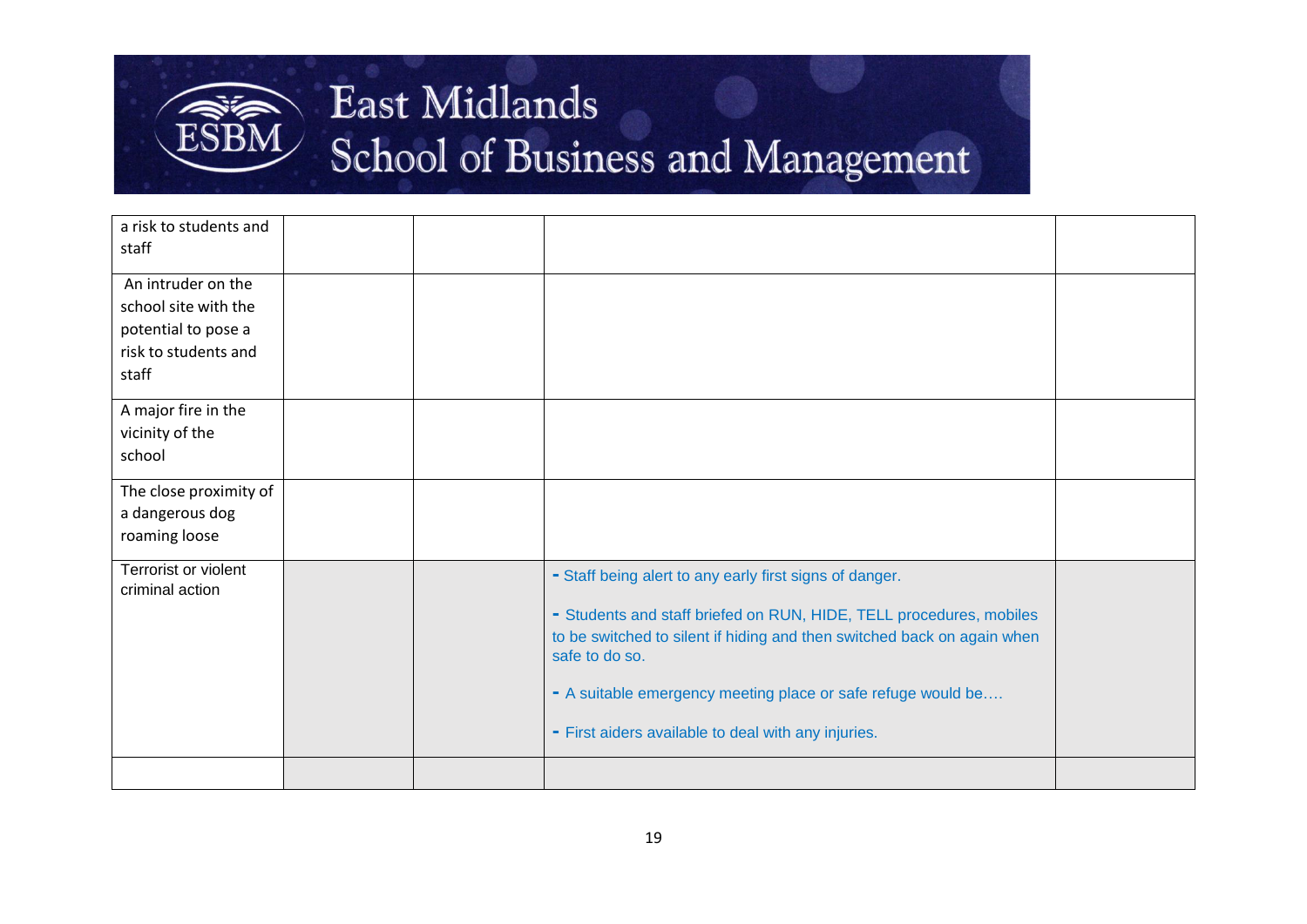

| <b>Specific risks</b> |  |  |  |  |  |  |  |
|-----------------------|--|--|--|--|--|--|--|
|                       |  |  |  |  |  |  |  |
|                       |  |  |  |  |  |  |  |
| lessons learnt        |  |  |  |  |  |  |  |
|                       |  |  |  |  |  |  |  |